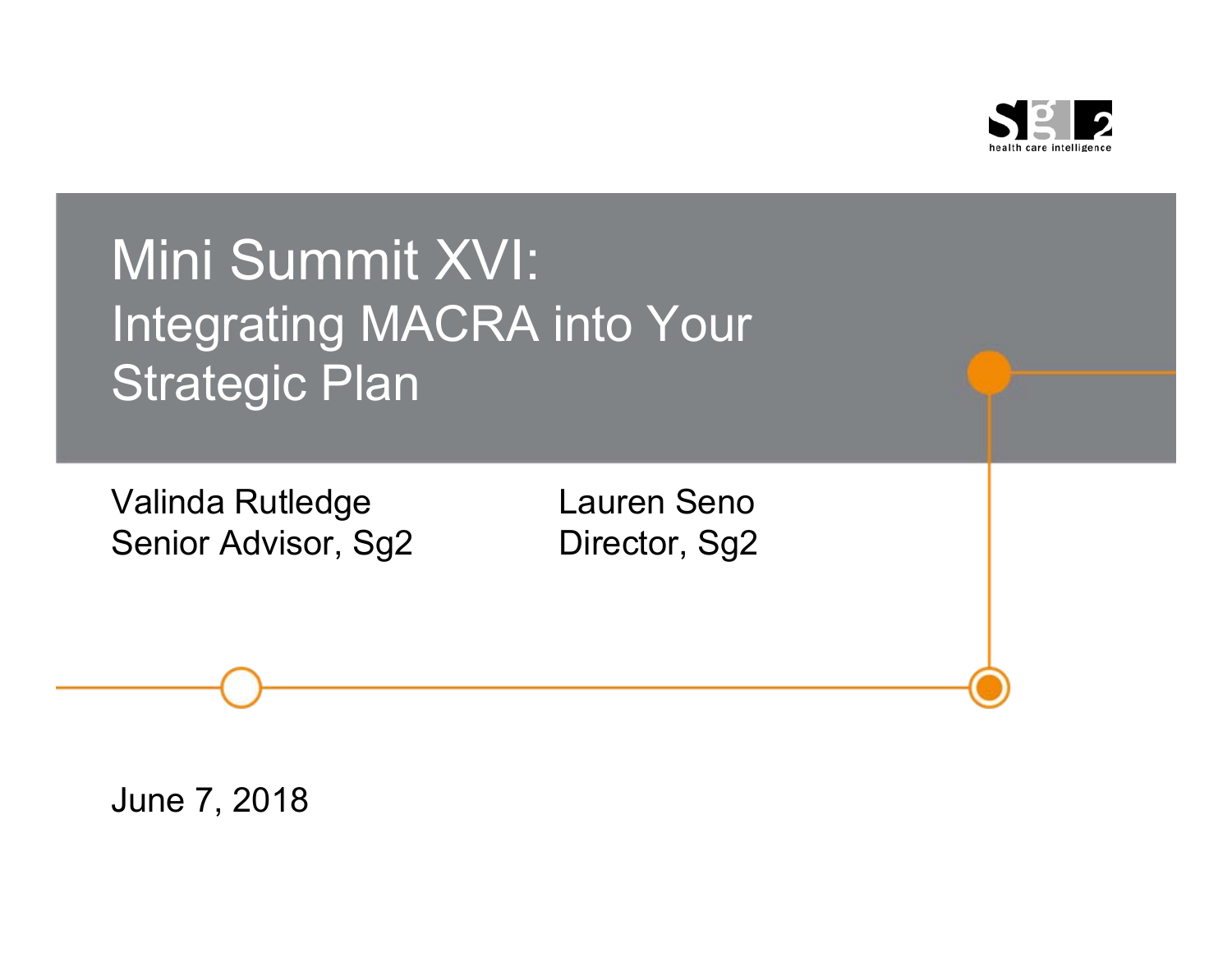### Agenda **Brief MACRA Overview**

Understanding MACRA Incentives Designing a MACRA Strategy

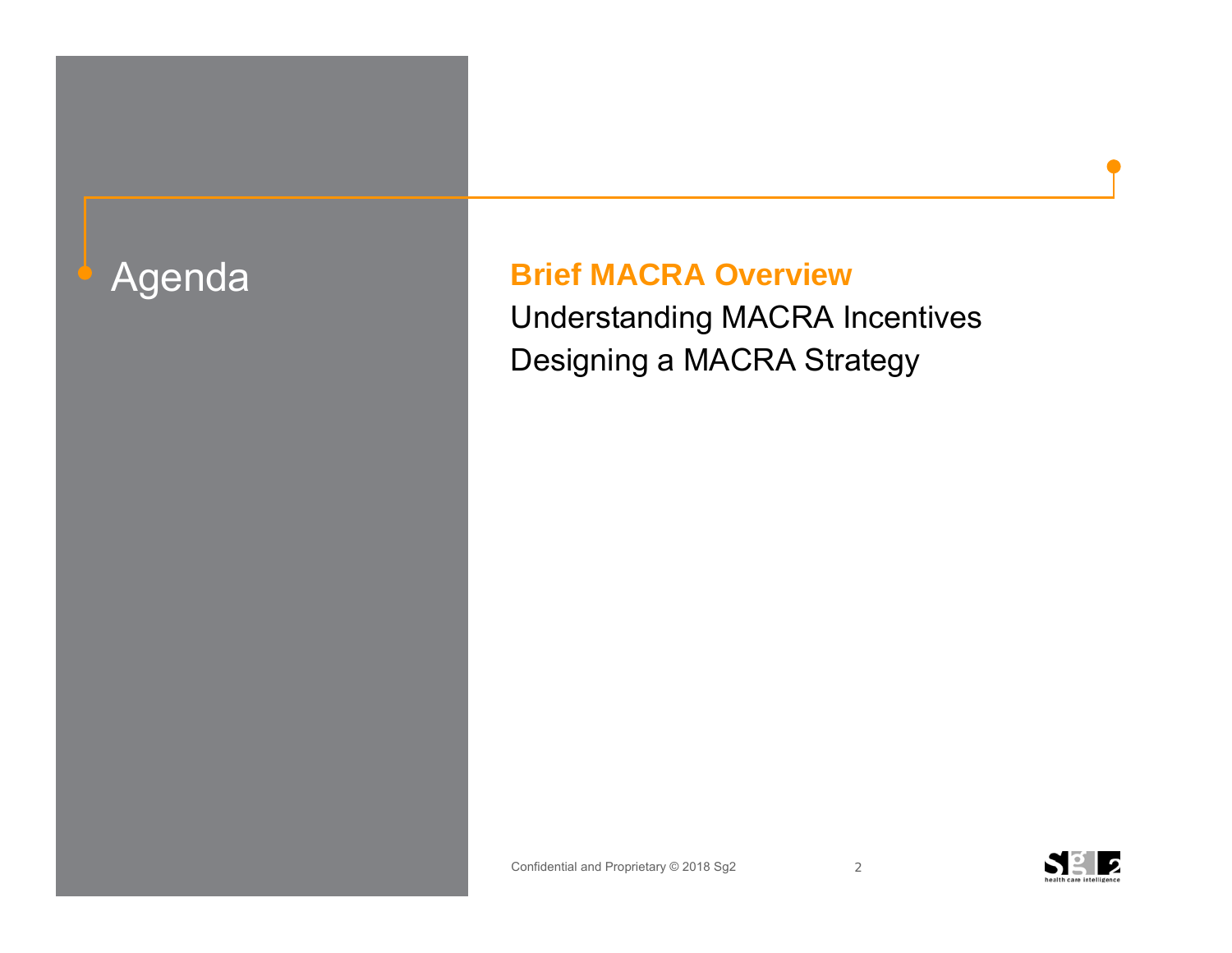### What Is the **M**edicare **A**ccess and **C**HIP **R**eauthorization **A**ct of 2015?

 $\bullet$  The **M**edicare **A**ccess and **C**HIP **R**eauthorization **A**ct of 2015 became a law on April 14, 2015.

- **Performance Year 1** started January 1, 2017.
- **Payment Year 1** starts January 1, 2019.
- **MACRA makes important changes to how Medicare pays clinicians:**



**Ends Sustainable Growth Rate Formula**

**\$ Ties Part B Payments for Items and Services to Performance**

Note: Clinicians include physicians, dentists, physician assistants, nurse practitioners, clinical nurse specialists and certified RN anesthetists during the first 2 years of MIPS. From the third year, clinicians may also include other providers such as physical therapists, audiologists, nurse midwives, clinical psychologists, clinical social workers, etc. Impacts Part B items and services, including professional fees (no impact on facility fees)

Sources: CMS. Final Rule With Comment Period: Medicare Program: Merit-Based Incentive Payment System (MIPS) and Alternative Payment Model (APM) Incentive under the Physician Fee Schedule, and Criteria for Physician-Focused Payment Models (PDF). October 14, 2016; Sg2 Analysis, 2016

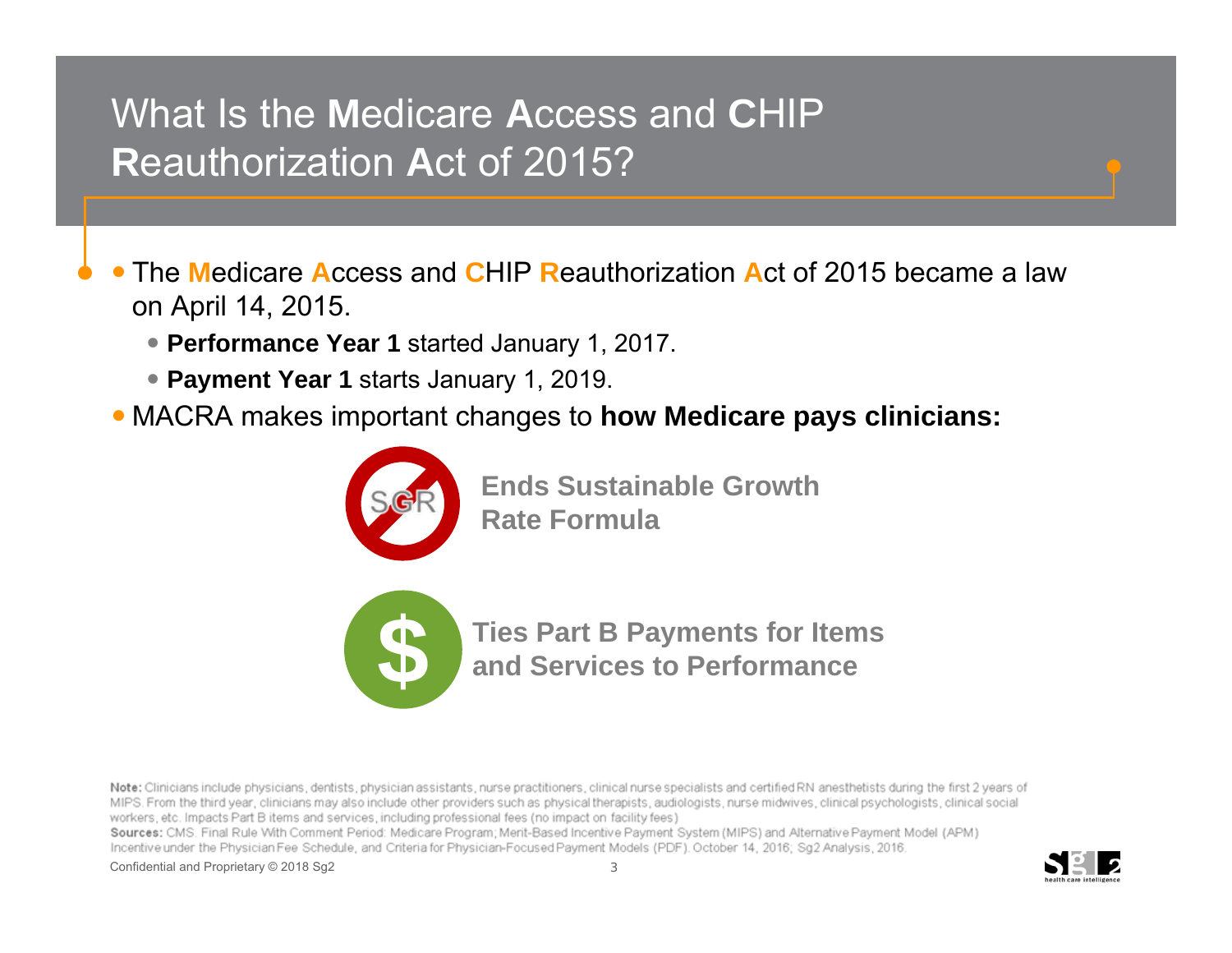## MACRA is Here to Stay, Administration Will Adjust Program Rules



- $\bullet$  Bipartisan supported law flattens fee updates for 10 years and establishes a 2-track system for earning positive adjustments
- Framework outlined by Congress, program details written by CMS



**Without legislative action, CMS has limited options to eliminate major program components (MIPS) or further delay impact of MACRA**

Confidential and Proprietary © 2018 Sg2 HHS = Department of Health and Human Services.

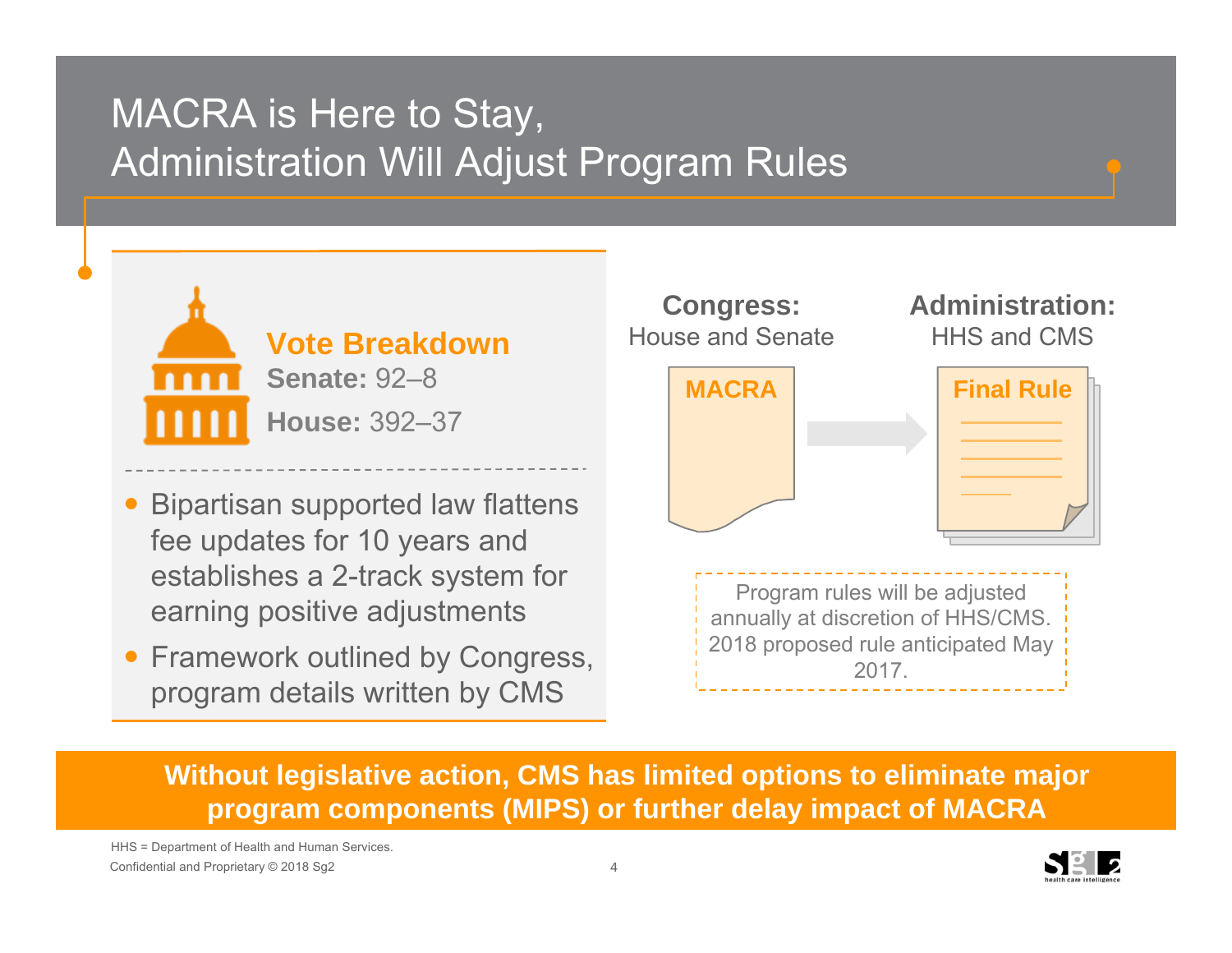# MACRA's Quality Payment Program Establishes 2 Avenues for Clinicians



MU = meaningful use; PQRS = Physician Quality Reporting System; VM = Value-Based Payment Modifier. **Sources:** CMS. Final Rule With Comment Period: Medicare Program; Merit-Based Incentive Payment System (MIPS) and Alternative Payment Model (APM) Incentive under the Physician Fee Schedule, and Criteria for Physician-Focused Payment Models (PDF). October 14, 2016; Sg2 Analysis, 2016.

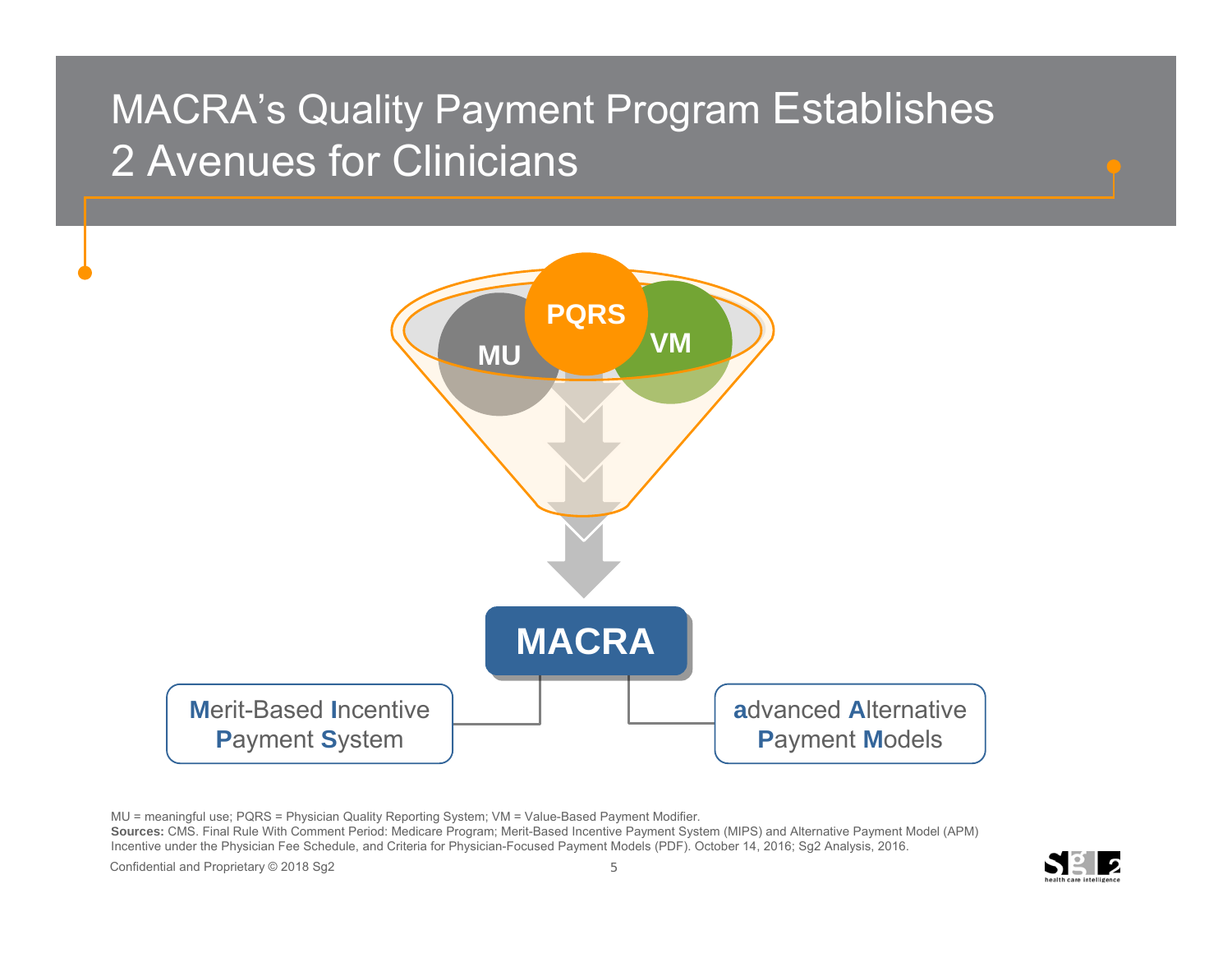### MACRA Requires Clinicians to Make Key Decisions



\*Beginning in Performance Year 2018, MSSP ACO Track 1+ will qualify for aAPM incentives. Notice of Intent to Apply due May 2017. **Note:** Threshold ramps up to 50%/35% in 2021 and 75%/50% in 2023. ACI = Advancing Care Information; APM = Alternative Payment Model; FFS = fee-for-service; OCM = Oncology Care Model. **Sources:** CMS. *Final Rule With Comment Period: Medicare Program; Merit-Based Incentive Payment System (MIPS) and Alternative Payment Model (APM) Incentive under the Physician Fee Schedule, and Criteria for Physician-Focused Payment Models*. November 4, 2016; Sg2 Analysis, 2016.

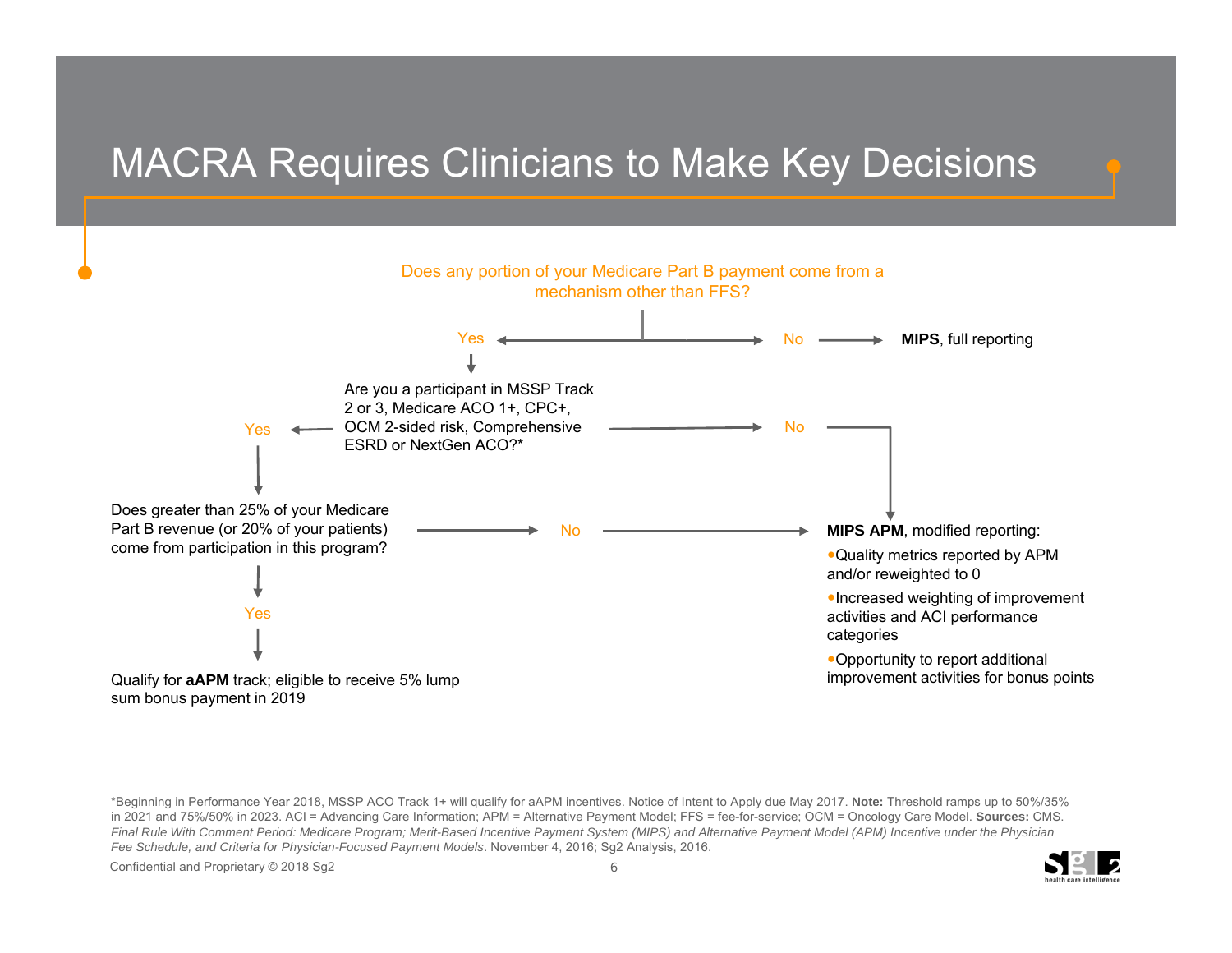

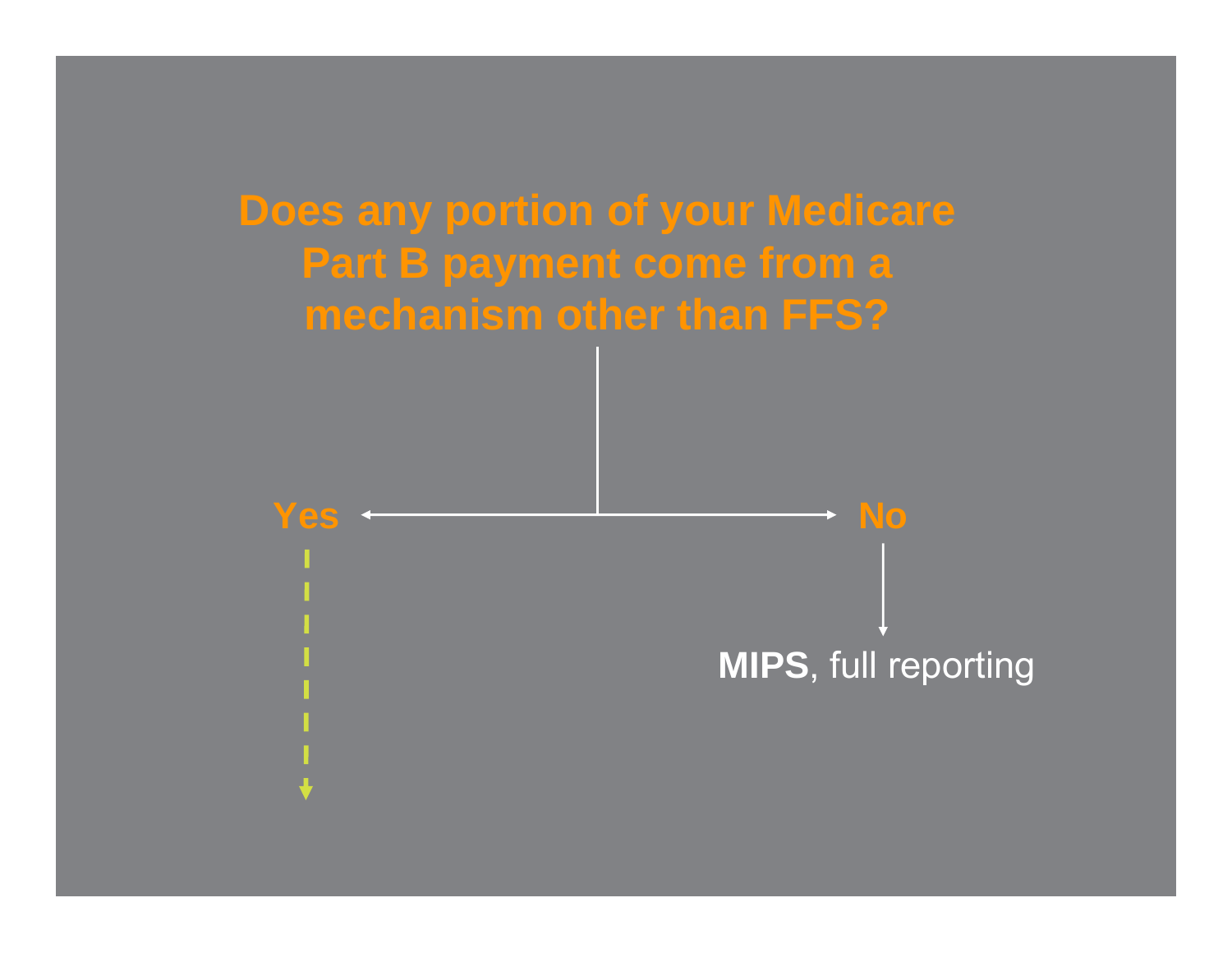**Are you a participant in MSSP Track 2 or 3 ACO, Medicare ACO 1+, CPC+, NoOCM 2-sided risk, ESRD Care or NextGen ACO?**

**MIPS APM**, modified reporting:

• Quality metrics reported by APM and/or reweighted to 0

**Increased weighting of improvement activities and ACI** performance categories

**Opportunity to report additional improvement activities for** bonus points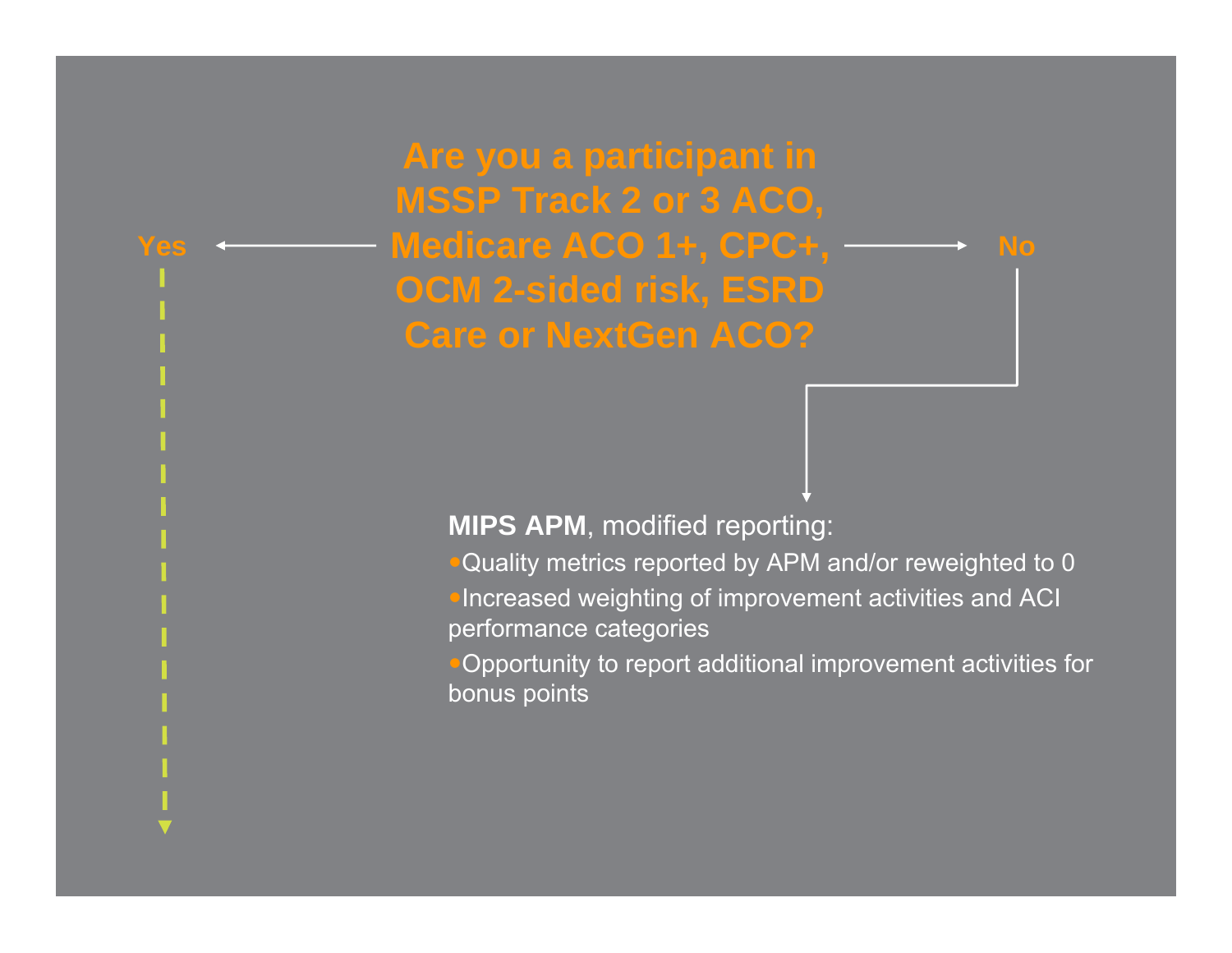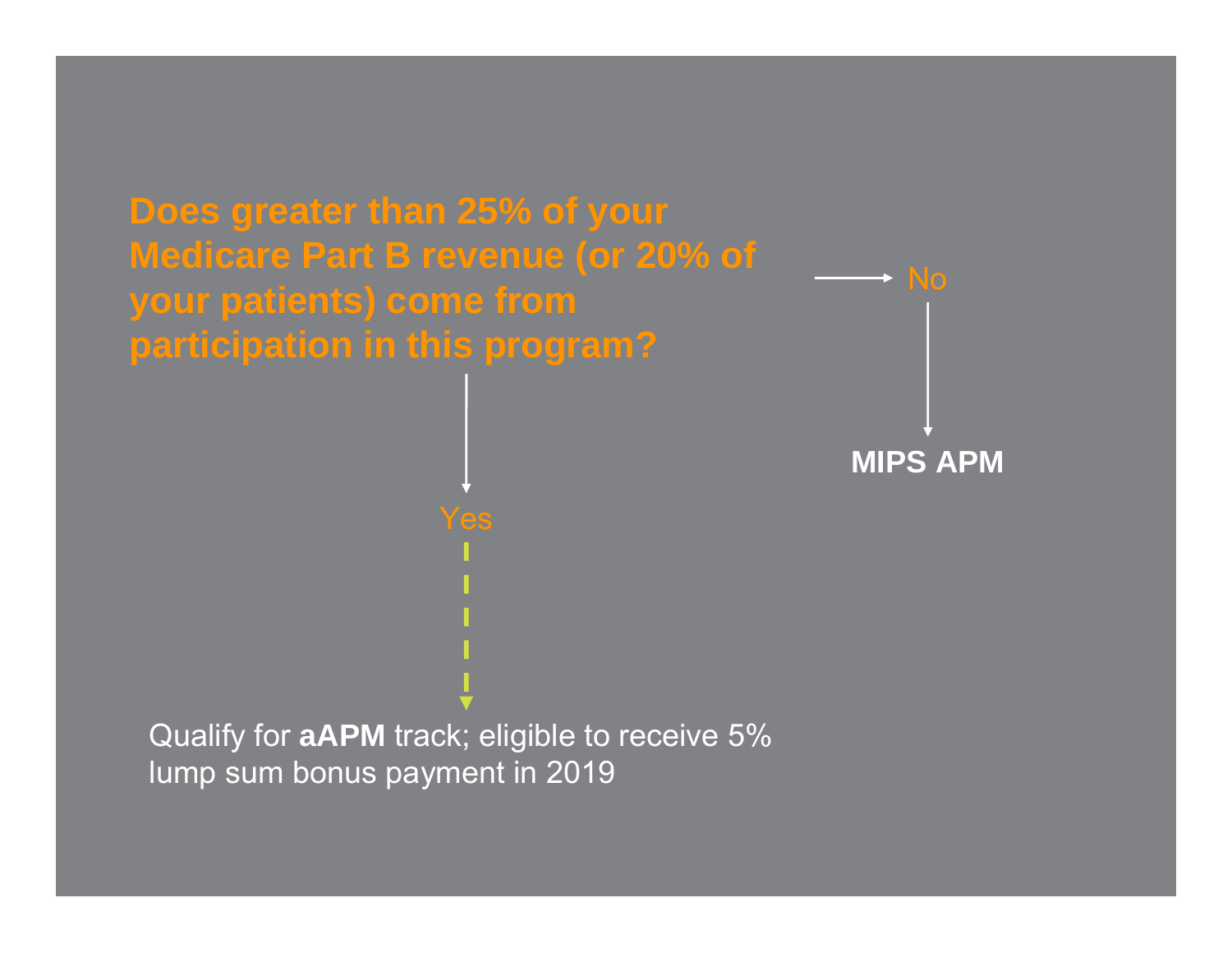Agenda Brief MACRA Overview **Understanding MACRA Incentives** Designing a MACRA Strategy

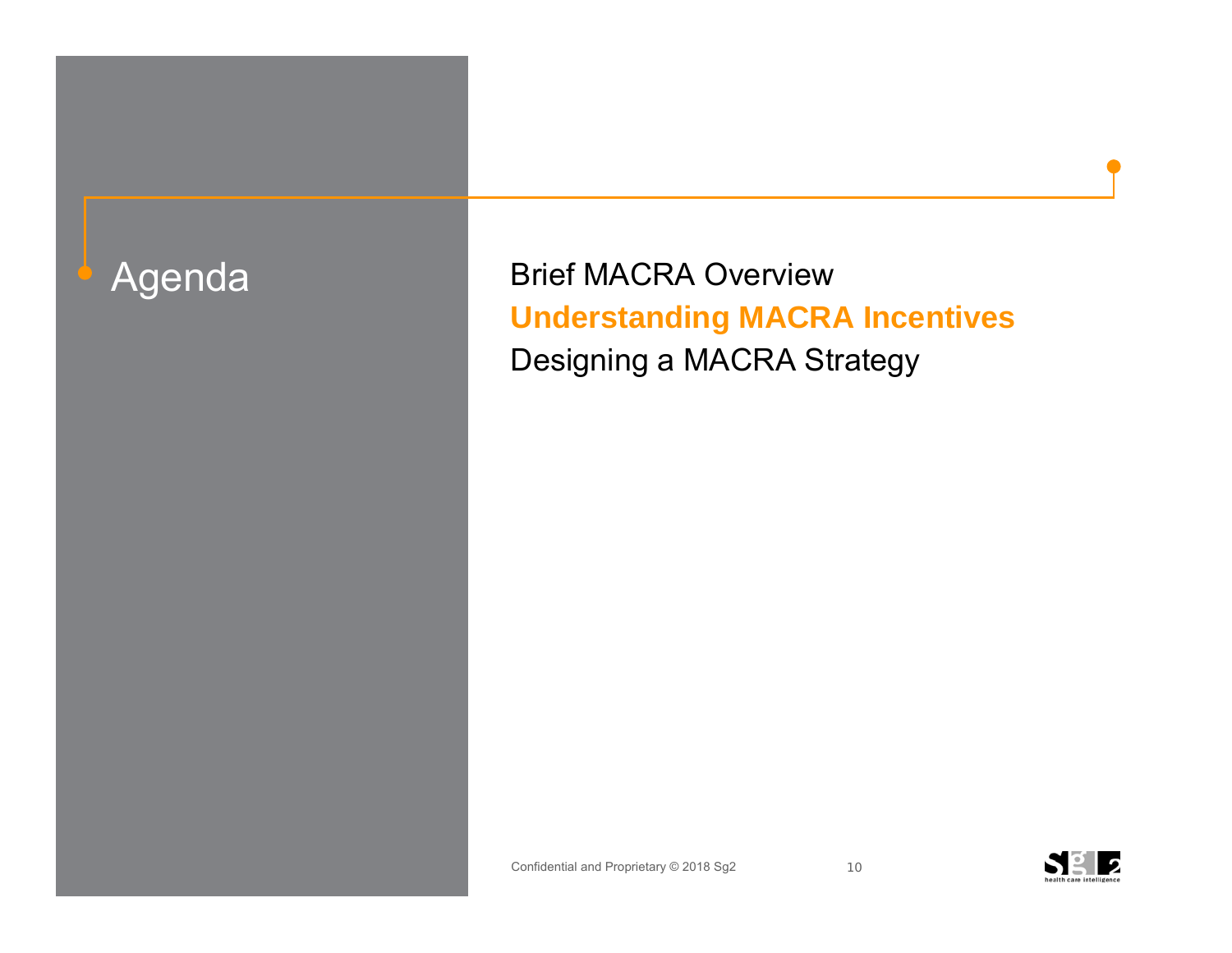### MACRA's Financial Impact Ramps Up Quickly

 $\bullet$ Payment adjustment reflects past performance.

- $\bullet$  That is, 2017 performance determines 2019 payment adjustments.
- $\bullet$ 83% to 90% of **nonexempt** clinicians in **MIPS** for 2017

|                               | <b>PAYMENT YEARS</b>                           |                    |                     |                  |      |      |
|-------------------------------|------------------------------------------------|--------------------|---------------------|------------------|------|------|
|                               | 2019                                           | 2020               | 2021                | 2022             | 2023 | 2024 |
| <b>Physician Fee Schedule</b> | $+0.5%$                                        | No Change          |                     |                  |      |      |
| <b>MIPS</b><br>Adjustments    | $-4\%$ to<br>4x%                               | $-5%$ to<br>$5x\%$ | $-7\%$ to<br>$7x\%$ | $-9\%$ to $9x\%$ |      |      |
| aAPM Incentives               | <b>Exempt from MIPS;</b><br>+5% lump sum bonus |                    |                     |                  |      |      |

Note: Physician Fee Schedule updates are the same across clinicians through 2025. From 2026, clinicians that qualify for aAPM Incentives will have a 0.75% update while other clinicians receive a 0.25% update; For MIPS positive adjustments, a scaling factor "x" of up to 3 can be applied by the HHS secretary to maintain budget neutrality. The performance threshold is 3 for 2019, but future years may set this threshold at the mean OR median of scores; An additional pool of \$500M is available annually for 2019 to 2024 as an exceptional performance bonus. The additional performance threshold is 70 for 2019, but future years may set this threshold at a different level. **Sources:** CMS. *Final Rule With Comment Period: Medicare Program; Merit-Based Incentive Payment System (MIPS) and Alternative Payment Model (APM) Incentive under the Physician Fee Schedule, and Criteria for Physician-Focused Payment Models*. November 4, 2016; Sg2 Analysis, 2016.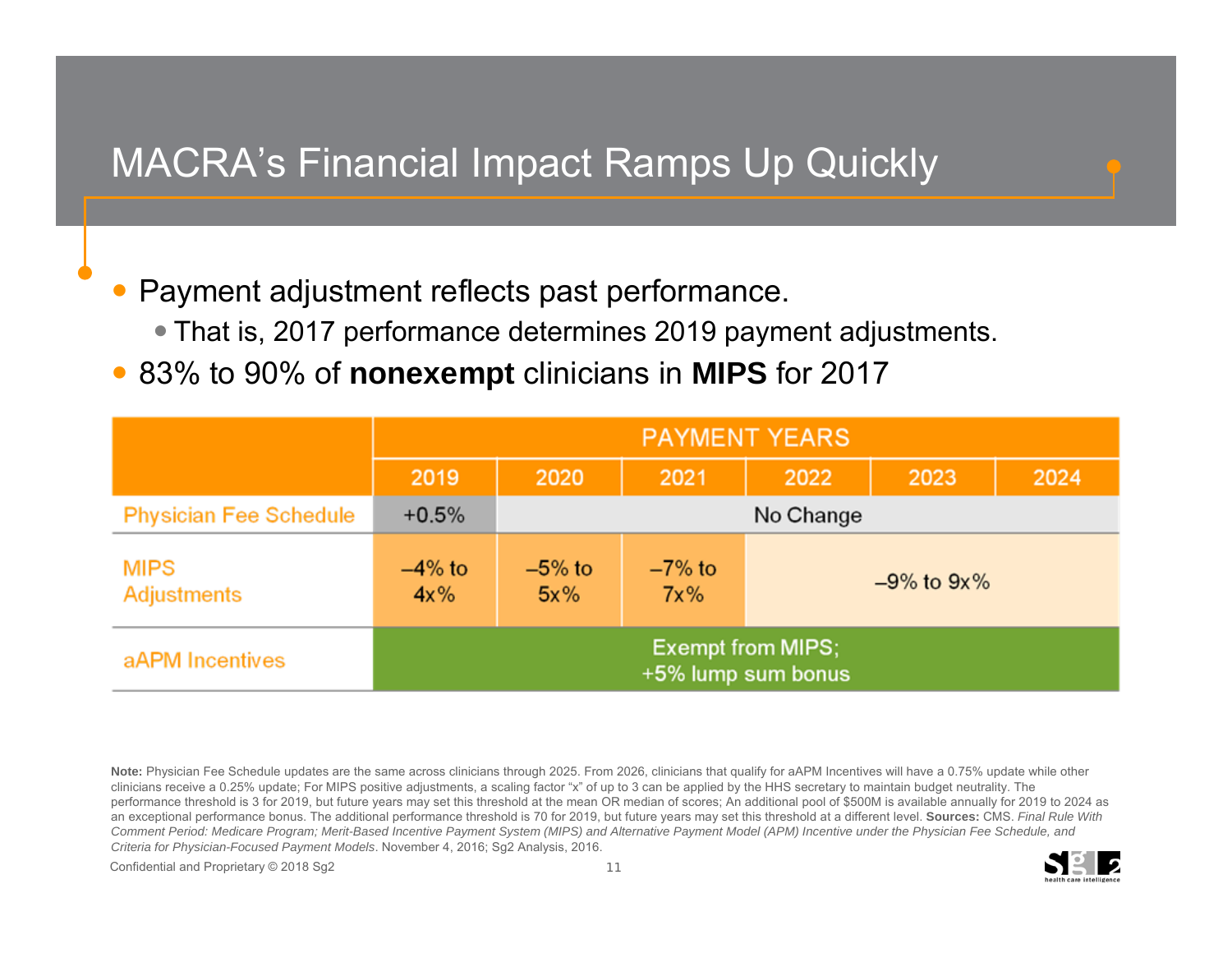### CMS Is Committed to Easing Reporting Burden for Providers, Starting With MACRA

- $\bullet$  CMS outlined 7 objectives in the 2017 MACRA final rule. Top 3 follow:
	- 1. Improve beneficiary outcomes and engage patients through patientcentered Advanced APM and MIPS policies
	- 2. Enhance clinician experience through flexible and transparent program design and interactions with easy-to-use program tools
	- **3. Increase the availability and adoption of robust Advanced APMs**

### **How to respond?**

Explore competencies for assuming risk. Perform a gap analysis to move into risk as quickly as possible. Speed is of the essence.

aAPM = advanced Alternative Payment Model; APM = Alternative Payment Model; MIPS = Merit-based Incentive Payment System **Sources:** CMS*. Final Rule With Comment Period and Interim Final Rule With Comment Period: Medicare Program; CY 2018 Updates to the Quality Payment Program; and Quality Payment: Extreme and Uncontrollable Circumstances Policy for the Transition Year*. November 2, 2017*;* Sg2 Analysis, 2017.

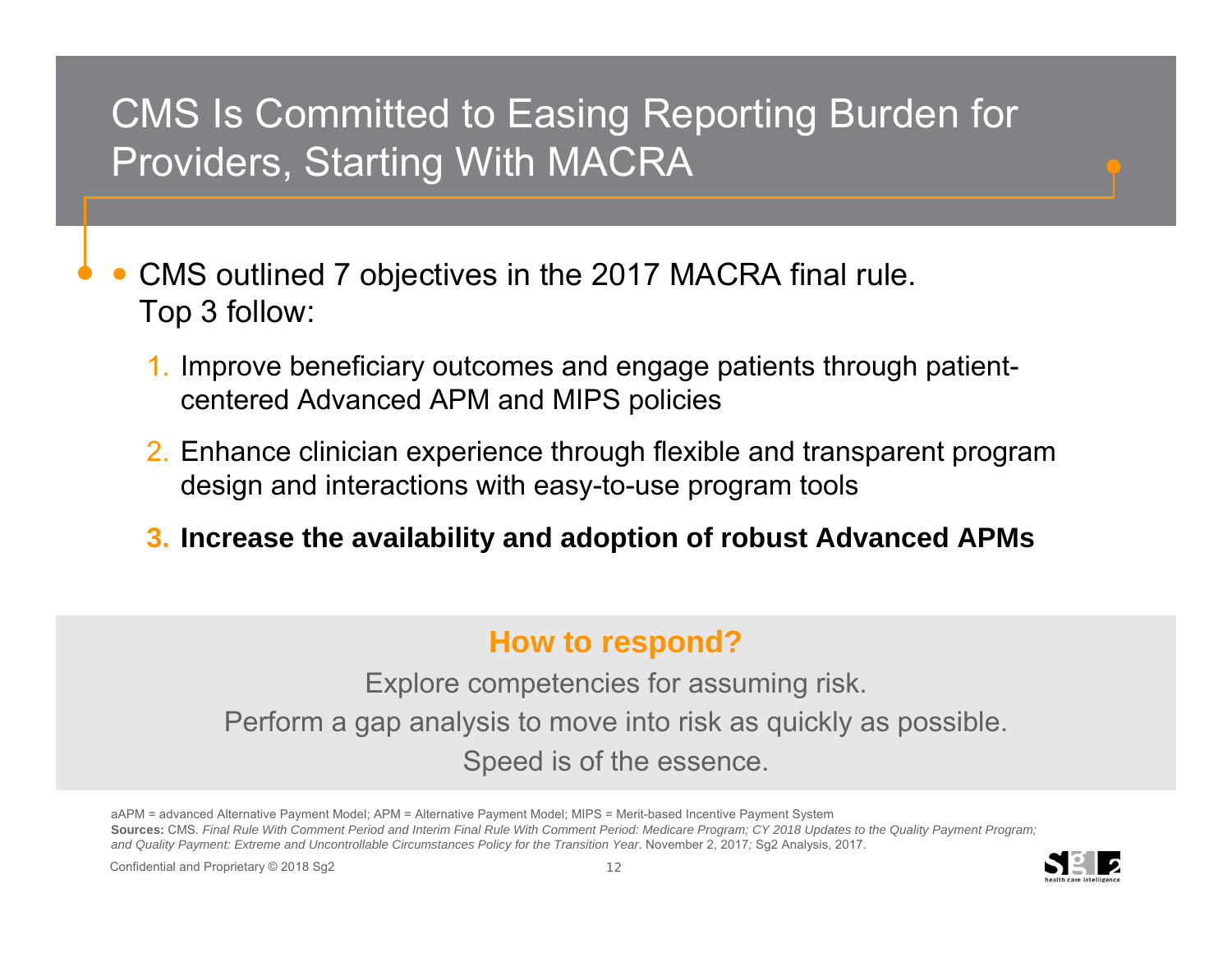## Expanded Exemption Criteria Create More Incentive for Providers to Move to APMs

|                                | 2017                                                                                   | 2018                                                                                   |
|--------------------------------|----------------------------------------------------------------------------------------|----------------------------------------------------------------------------------------|
| Low-Volume<br><b>Threshold</b> | $\leq$ \$30,000 Part B allowed<br>charges OR $\leq 100$ Part B<br><b>beneficiaries</b> | $\leq$ \$90,000 Part B allowed<br>charges OR $\leq$ 200 Part B<br><b>beneficiaries</b> |

#### $\bullet$ MIPS is a zero-sum game.

• By exempting more clinicians, the financial incentive of MIPS continues to crater—there won't be enough participants getting negative adjustments to fund meaningful pay increases for those demonstrating high performance.

### **What does this mean?**

Don't be drawn into complacency by expanded exemption criteria, this heightens the need to transition to APMs. Now is the time to get ready!

**Sources:** CMS*. Final Rule With Comment Period and Interim Final Rule With Comment Period: Medicare Program; CY 2018 Updates to the Quality Payment Program; and Quality Payment: Extreme and Uncontrollable Circumstances Policy for the Transition Year*. November 2, 2017*;* Sg2 Analysis, 2017.

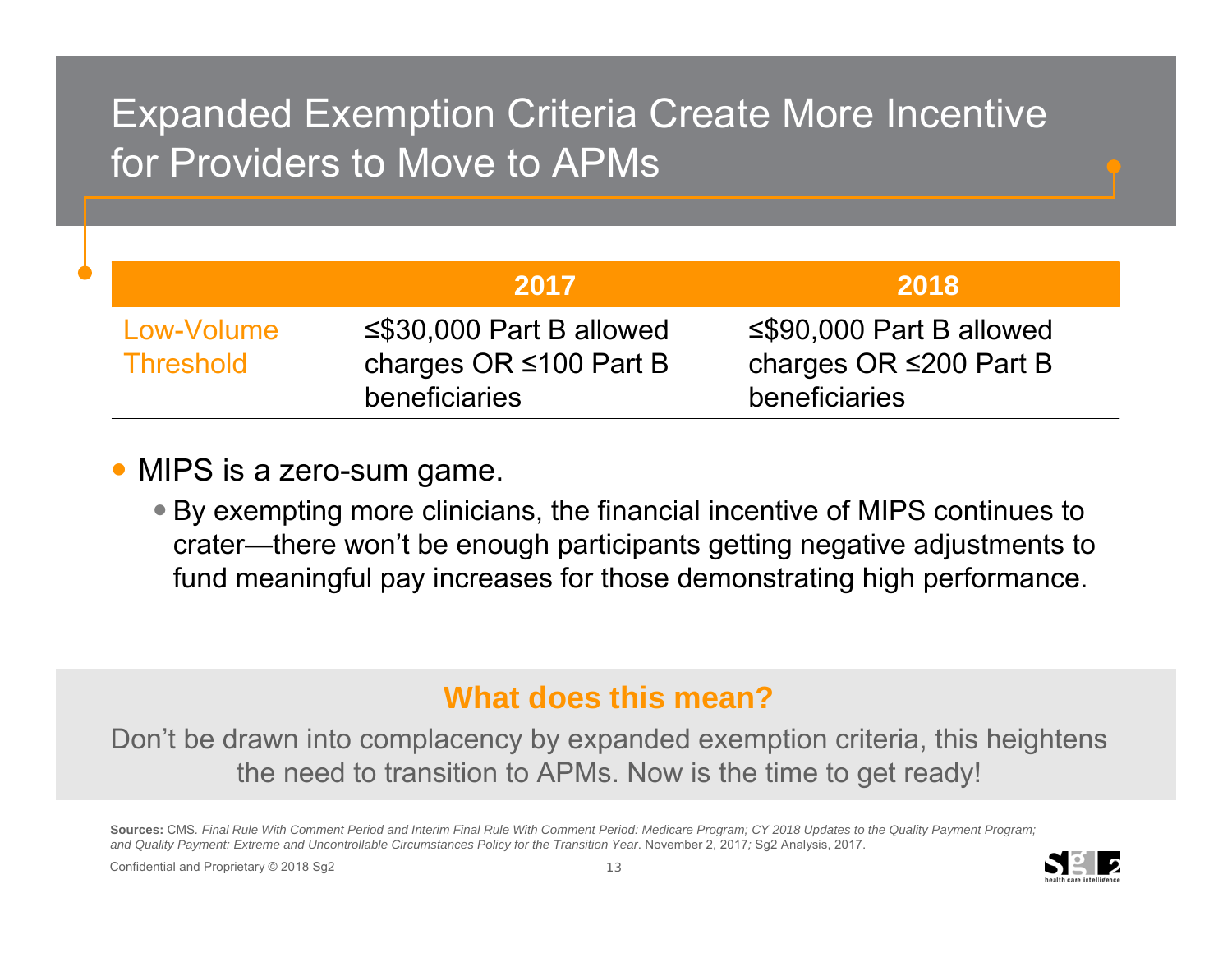### Expanded Exemption Criteria Create More Incentive for Providers to Move to APMs



**Note:** Annual payment rate adjustment based on CMS estimate of net impact to payments, inclusive of the combined negative and positive MIPS payment adjustments and the exceptional performance payment. **Sources:** US Department of Labor: Bureau of Labor Statistics. Series: Medical care in US city average, all urban consumers, not seasonally adjusted. Accessed December 2017; CMS. *Medicare Program; Merit-Based Incentive Payment System (MIPS) and Alternative Payment Model (APM) Incentive Under the Physician Fee Schedule, and Criteria for Physician-Focused Payment Models*. November 4, 2016; CMS*. Final Rule With Comment Period and Interim Final Rule With Comment Period: Medicare Program; CY 2018 Updates to the Quality Payment Program; and Quality Payment: Extreme and Uncontrollable Circumstances Policy for the Transition Year*. November 2, 2017*;*  Sg2 Analysis, 2017.

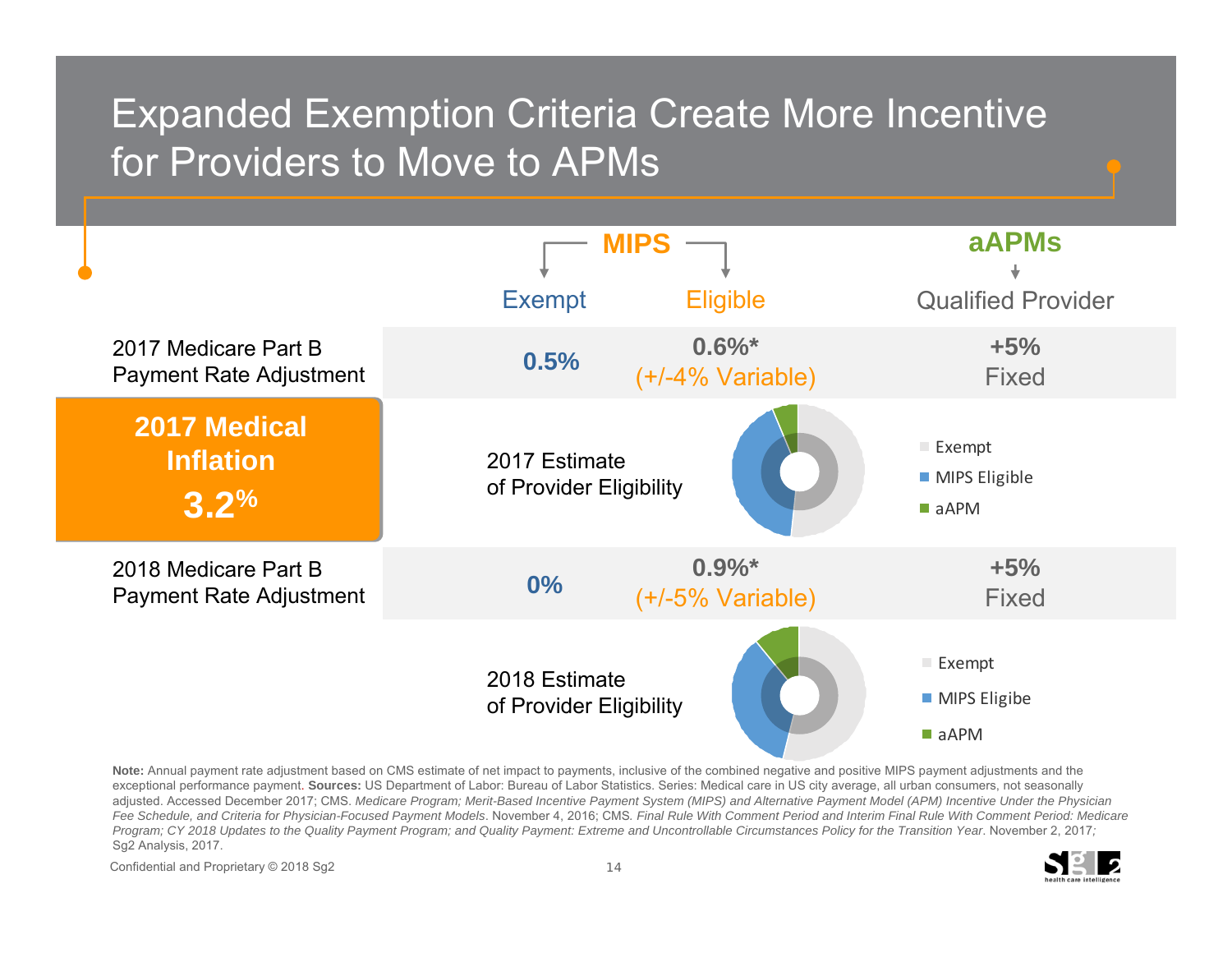# Providers Have a Growing List of aAPMs to Qualify

### **INELIGIBLE**

- Medicare Shared Saving Program (MSSP) Track 1
- $\bullet$  Oncology Care Model (1-Sided Risk)
- Bundled Payments for Care Improvement

### ELIGIBLE 2017–2018

- MSSP Track 2 and 3
- Oncology Care Model (Double-Sided Risk)
- Comprehensive Primary Care Plus (CPC+)
- Next-Generation ACO
- Comprehensive ESRD Care Model (Large Dialysis Organization Arrangement)

#### NEW IN 2018

- Medicare ACO Track 1+
- Comprehensive Care for Joint Replacement Model (CEHRT track)

#### ELIGIBLE IN 2019

- All-Payer Combined
- Medicare Advantage
- BPCI Advanced
- PTAC Recommended Models

CEHRT = certified electronic health record technology; ESRD = end-stage renal disease; PTAC = Physician-Focused Payment Model Technical Advisory Committee. Sources: CMS. Final Rule With Comment Period and Interim Final Rule With Comment Period: Medicare Program; CY 2018 Updates to the Quality Payment Program; and Quality *Payment: Extreme and Uncontrollable Circumstances Policy for the Transition Year*. November 2, 2017*;* Sg2 Analysis, 2017.

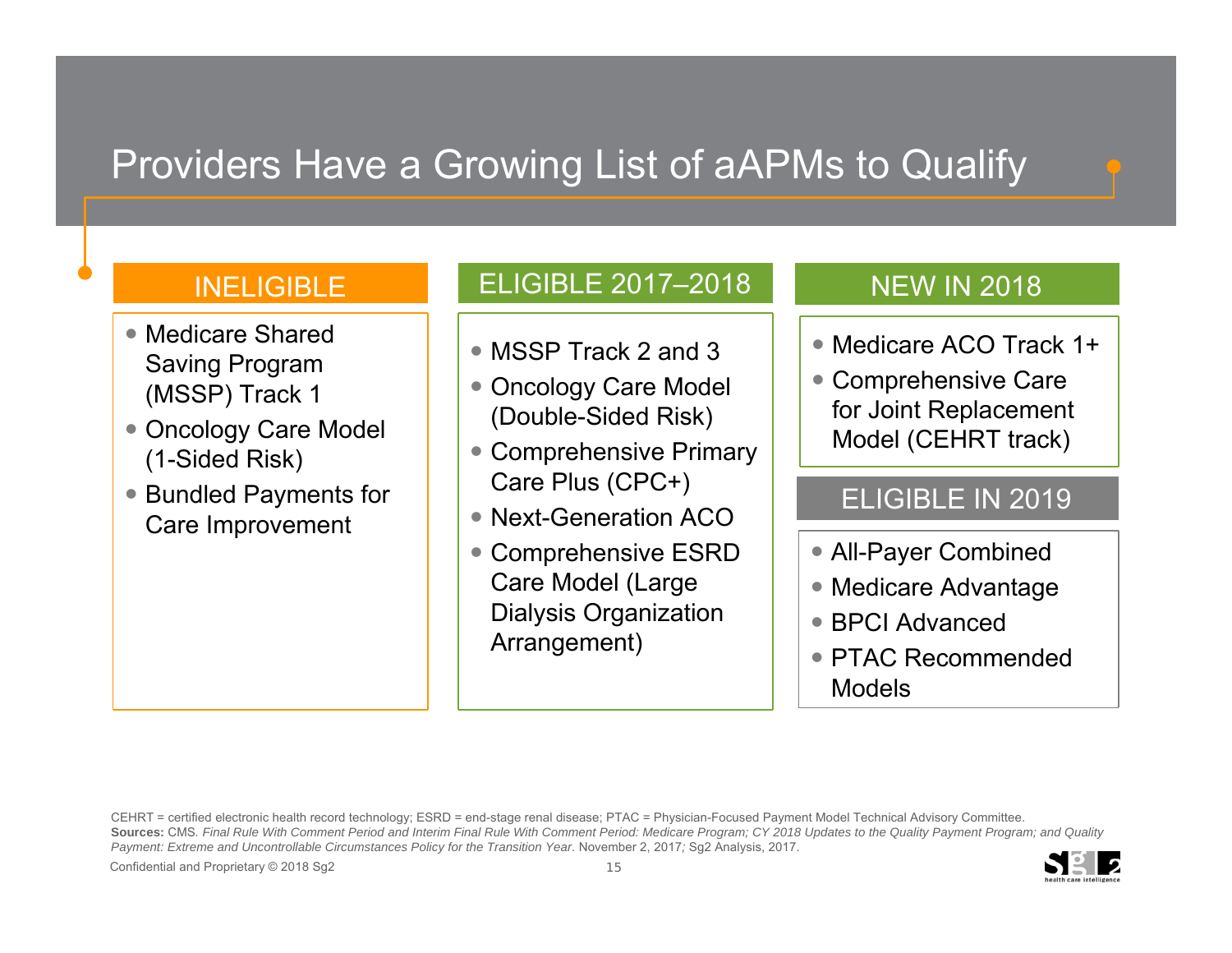### All-Payer aAPM Options Available Starting 2019

 $\bullet$  For payment year 2021 (performance year 2019), an all-payer combination will be available:

- Clinicians can meet the qualifying provider criteria through a combination of Medicare and commercial payer data.
- Commercial APMs must meet the aAPM criteria:
	- Use CEHRT
	- Quality measures comparable to MIPS
	- Nominal risk criteria (10 to 15% risk of revenue loss)

Key Takeaway: Align contract terms with this criteria to expand opportunities for clinicians to qualify for 5% aAPM bonus in future.

**Sources**: CMS*. Final Rule With Comment Period: Medicare Program; Merit-Based Incentive Payment System (MIPS) and Alternative Payment Model (APM) Incentive under the Physician Fee Schedule, and Criteria for Physician-Focused Payment Models.* November 4, 2016; Sg2 Analysis, 2016.

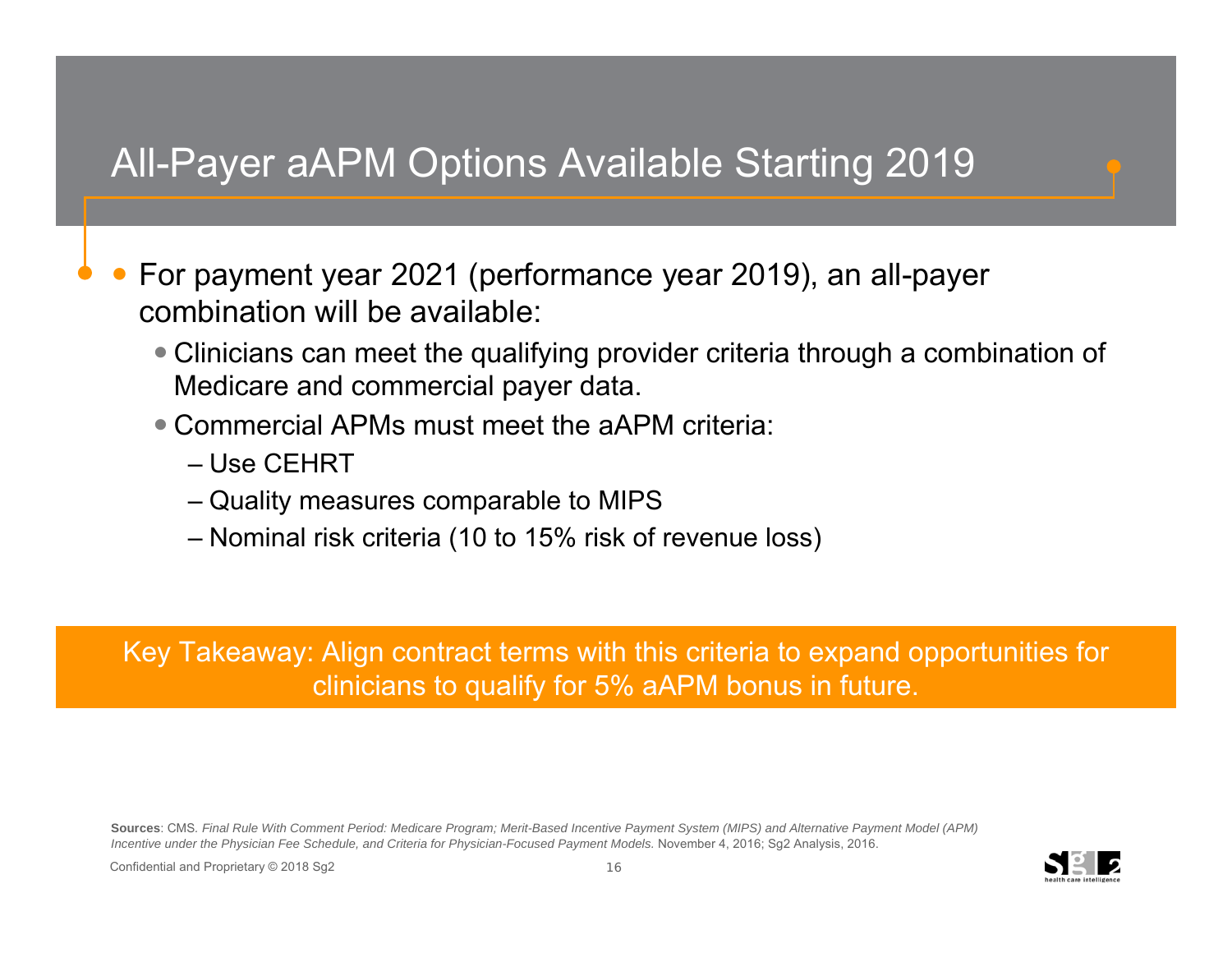Agenda Brief MACRA Overview Understanding MACRA Incentives **Designing a MACRA Strategy**

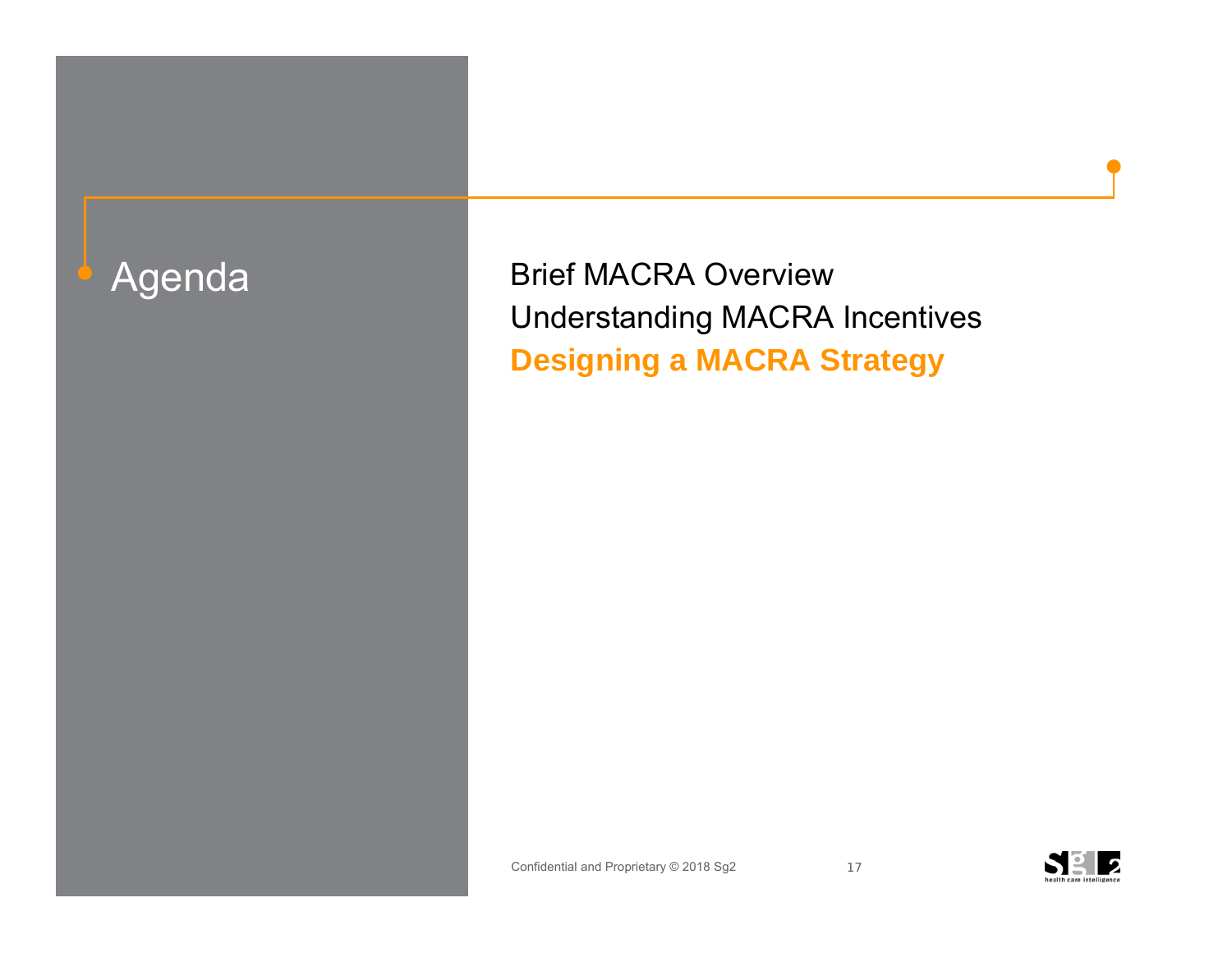**MIPS forces the** development of critical success factors required to take on risk.

Participation in aAPMs will grow in future years.

### **Most clinicians** will be in MIPS during initial years.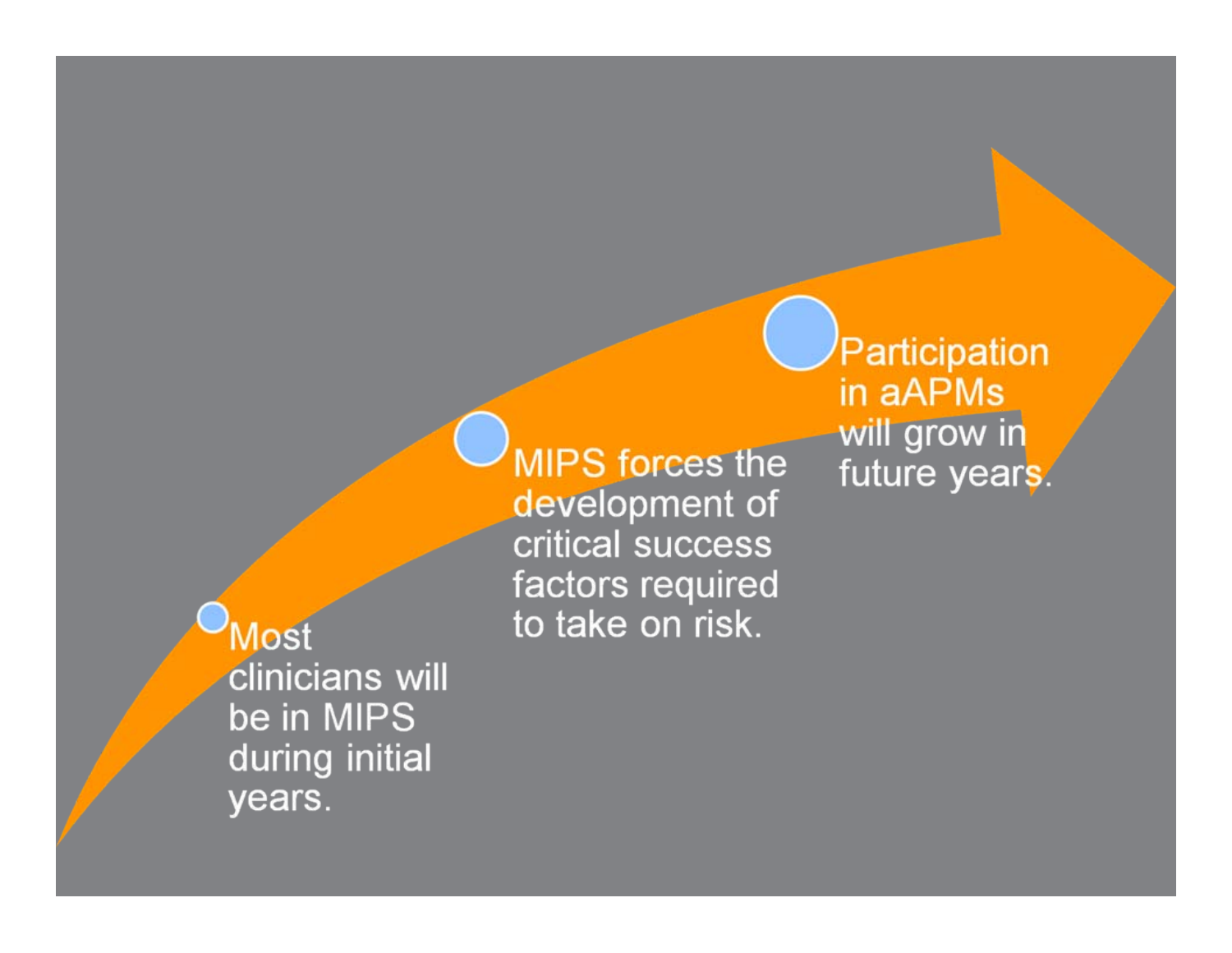Solving the MACRA Puzzle: Short-term Tactics and Long-term Strategies

- **1. MIPS is complicated.**
- **2. Physicians are interested in aAPMs.**
- **3. Structure and participants in your aAPMs matter.**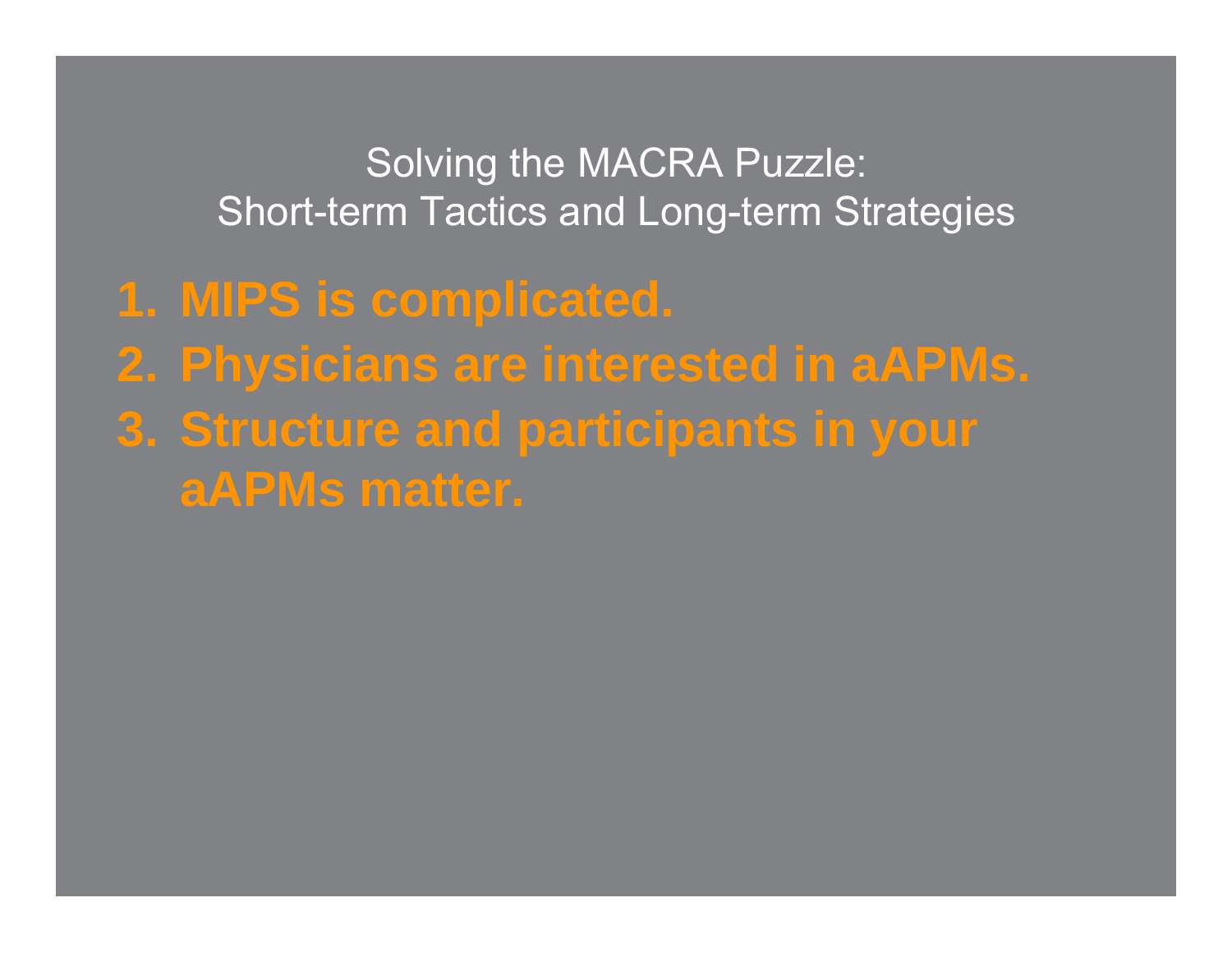#### $\bullet$ MIPS may sound simpler, but it is not.

- $\bullet$  Optimizing a physician's or a group's performance requires a detailed understanding of the program rules and scoring methodology, careful attention to detail, and access to meaningful data.
- $\bullet$  Decisions must be made regarding participation as an individual or group, what to submit, how to submit and how much to submit, with each decision impacting the next.

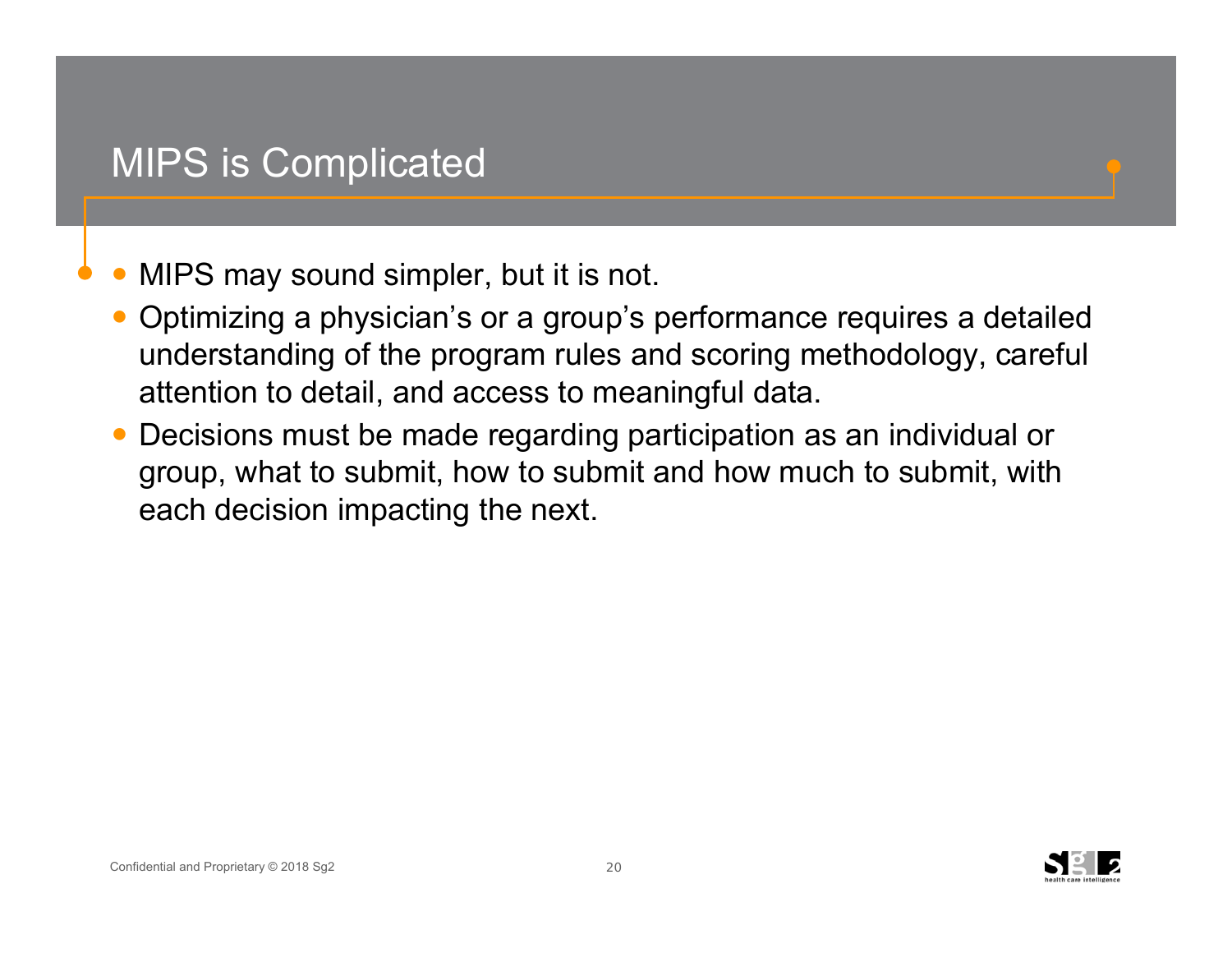## MIPS is Complicated

#### **Our Advice:**

•Pay attention to benchmarks.

•Understand topped-out measures and obtain physician buy-in regarding measure selection early in the process.

•Take advantage of bonus points.

•Make sure to find the balance between managing the administrative burden and not falling victim to "just doing the minimum."

•Focus on the long-term vision.

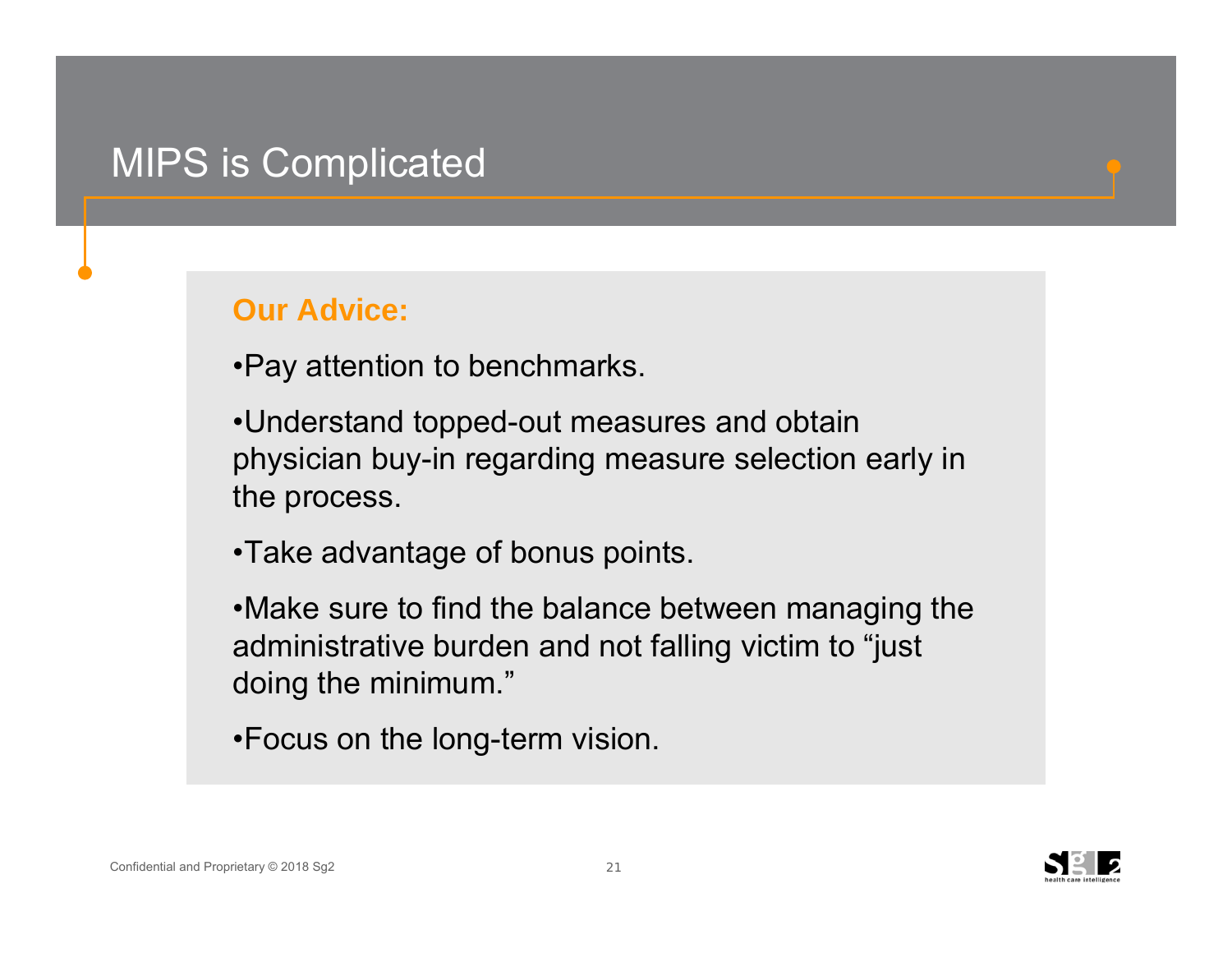### Physicians Are Interested in aAPMs

- $\bullet$  Physicians are interested in transitioning to aAPMs because of the 5% lump sum bonus and reduced administrative burden that is involved with MIPS reporting.
	- $\bullet$  Until recently, the number of available qualifying models did not provide many opportunities for specialists.

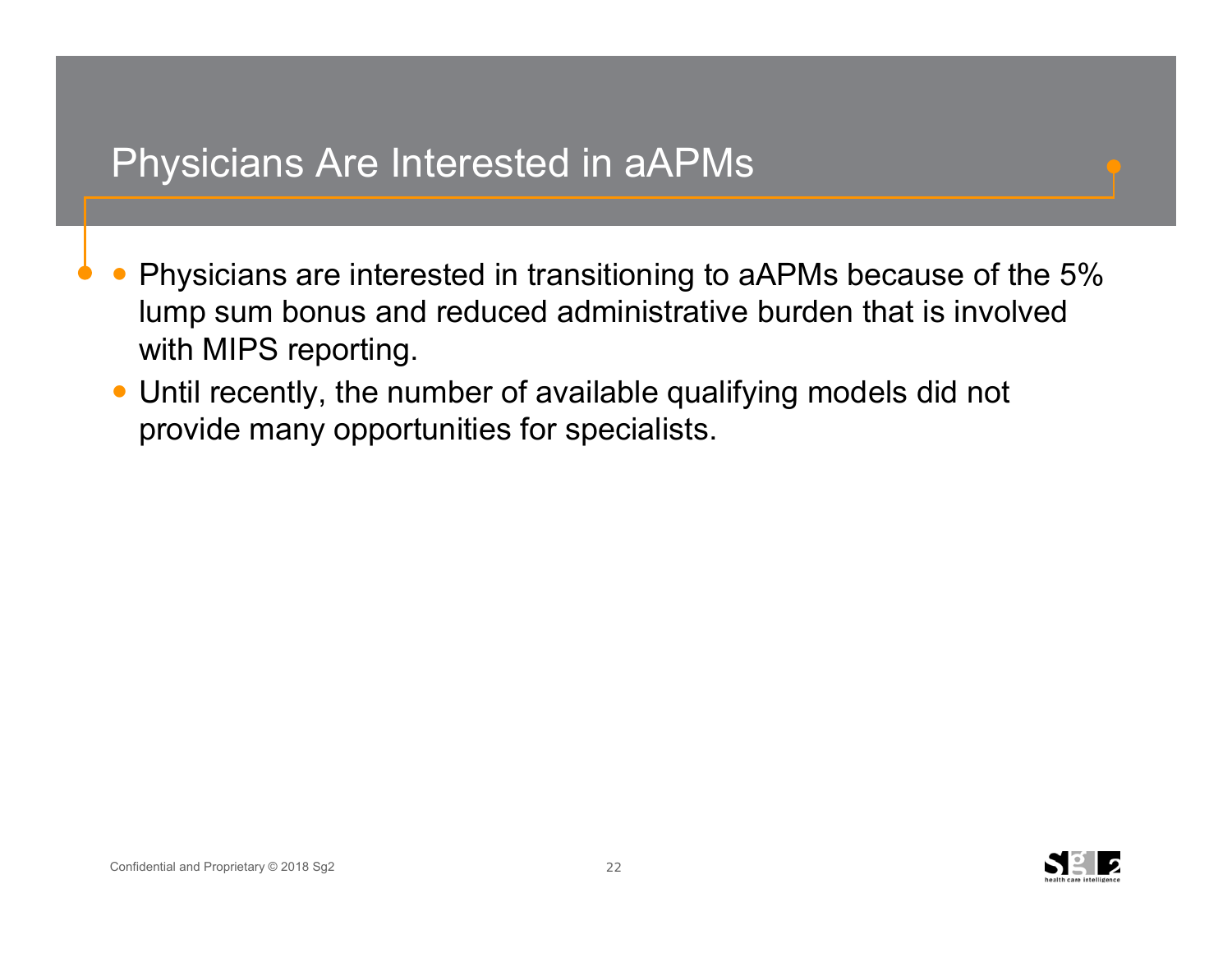### Physicians Are Interested in aAPMs

#### **Our Advice:**

•Proactively discuss aAPMs with your physicians.

•Provide education opportunities and engage them in strategic decision making.

 $\bullet$  Intriguing caveat to BPCI Advanced: physician group practices can be episode initiators and CMS has given them precedence. Physicians can, and some will, do this without you.

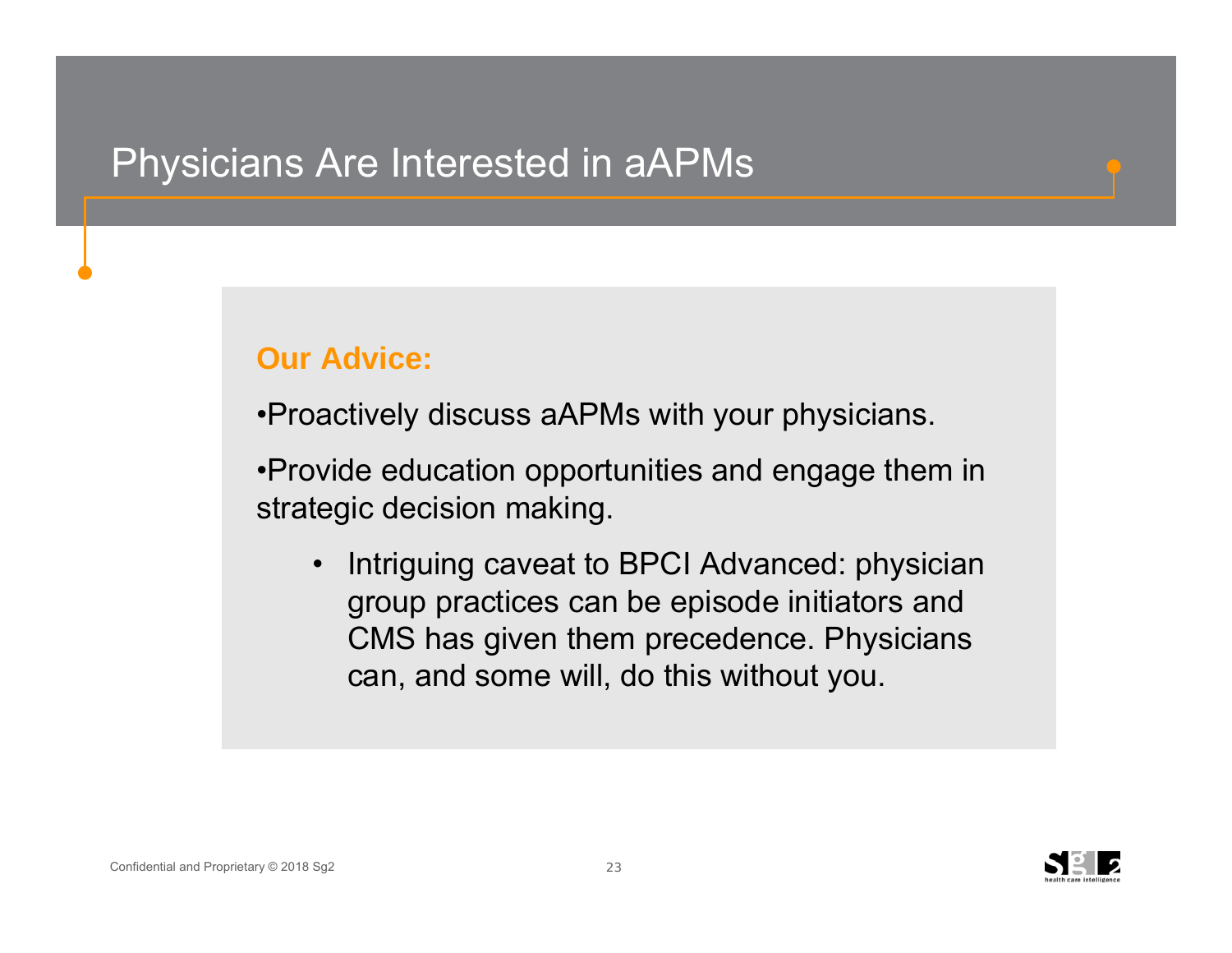### Structure and Participants in Your aAPMs Matter

- $\bullet$  aAPMs with a participant list (MSSP programs and Next Generation) are assessed at the ENTITY level with regard to the payment and beneficiary thresholds.
	- aAPMs without a participant list (Comprehensive Care for Joint Replacement, BPCI Advanced) are assessed at an individual level.\*
	- $\bullet$  As the participation thresholds increase, it will be harder and harder to qualify for aAPM incentives without broad participation and buy-in.

**For 2018**: 25% Medicare Part B payments or 20% Medicare Part B patients in aAPM

- •2021: 50% payments or 35% patients
- •2023: 75% payments or 50% patients

Confidential and Proprietary © 2018 Sg2 24 \*The BPCI Advanced program has different QP determination rules for Physician Group Practices and Convener Participants.

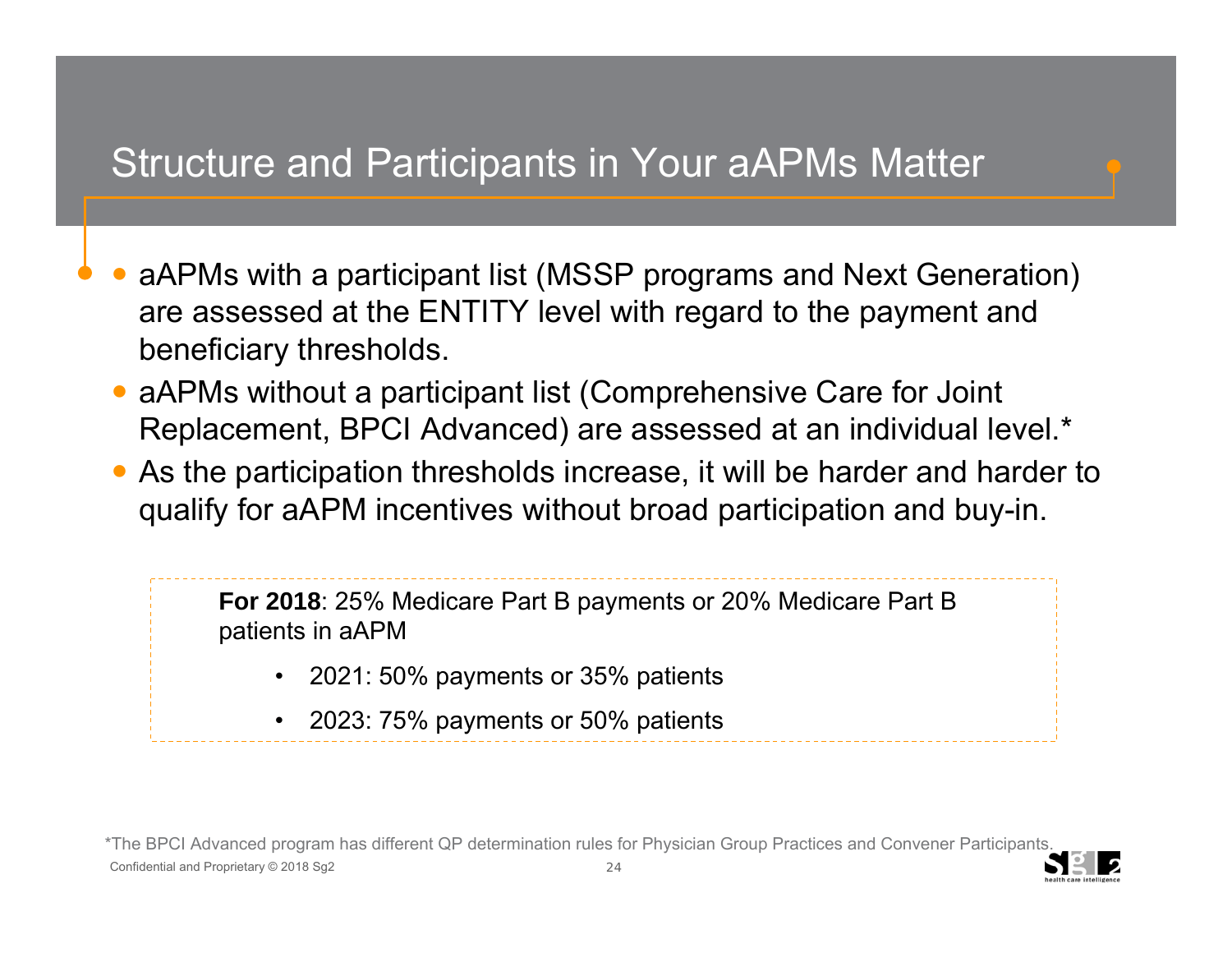### Structure and Participants in Your aAPMs Matter

### **Our Advice:**

•Create a multi-year transition plan that accounts for possible changes in TIN/billing structure.

•As we move from predominantly MIPS to increasing aAPMs, systems need to have a portfolio of different risk-based products and understand how they interact.

•A defined strategy for aAPM participation will be necessary, along with coordination across all payers and strategic alignment with physicians.

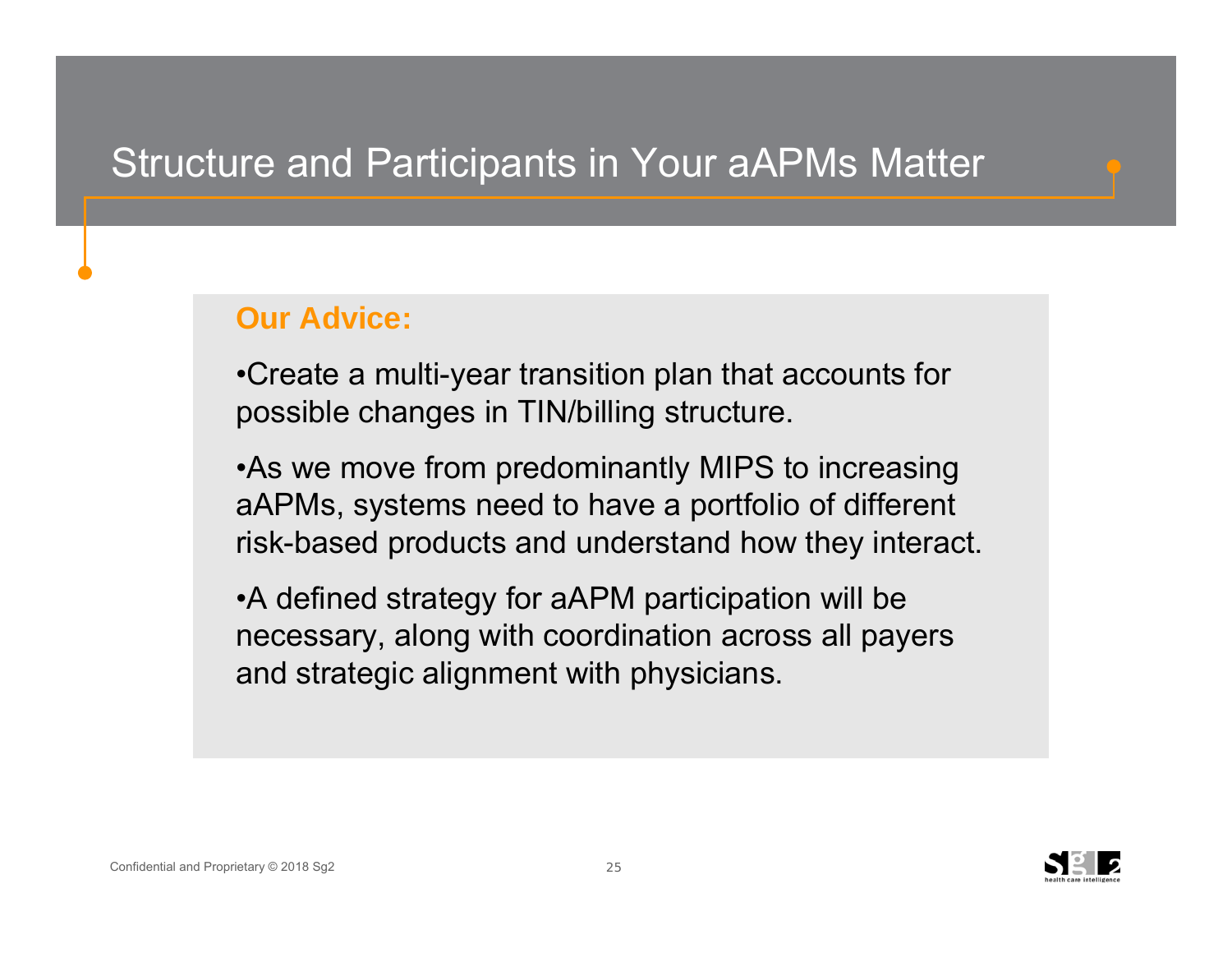#### $50$ Payer, Consumer and Market Dynamics CostFinancial Attributes, Cost and Utilization Improving the Health of **System of CARE** Improvement the Population **Activities** Physician Alignment **VALUE Care Model** Enhancing Reducing **Quality** Patient **Per Capita** Quality, Experience and Outcomes Costs of Experience and Outcomes Care Leadership and Governance Advancing Care Information**HIT and Data Analytics**

#### Sg2's Core Competencies for Success in Value-Based Care